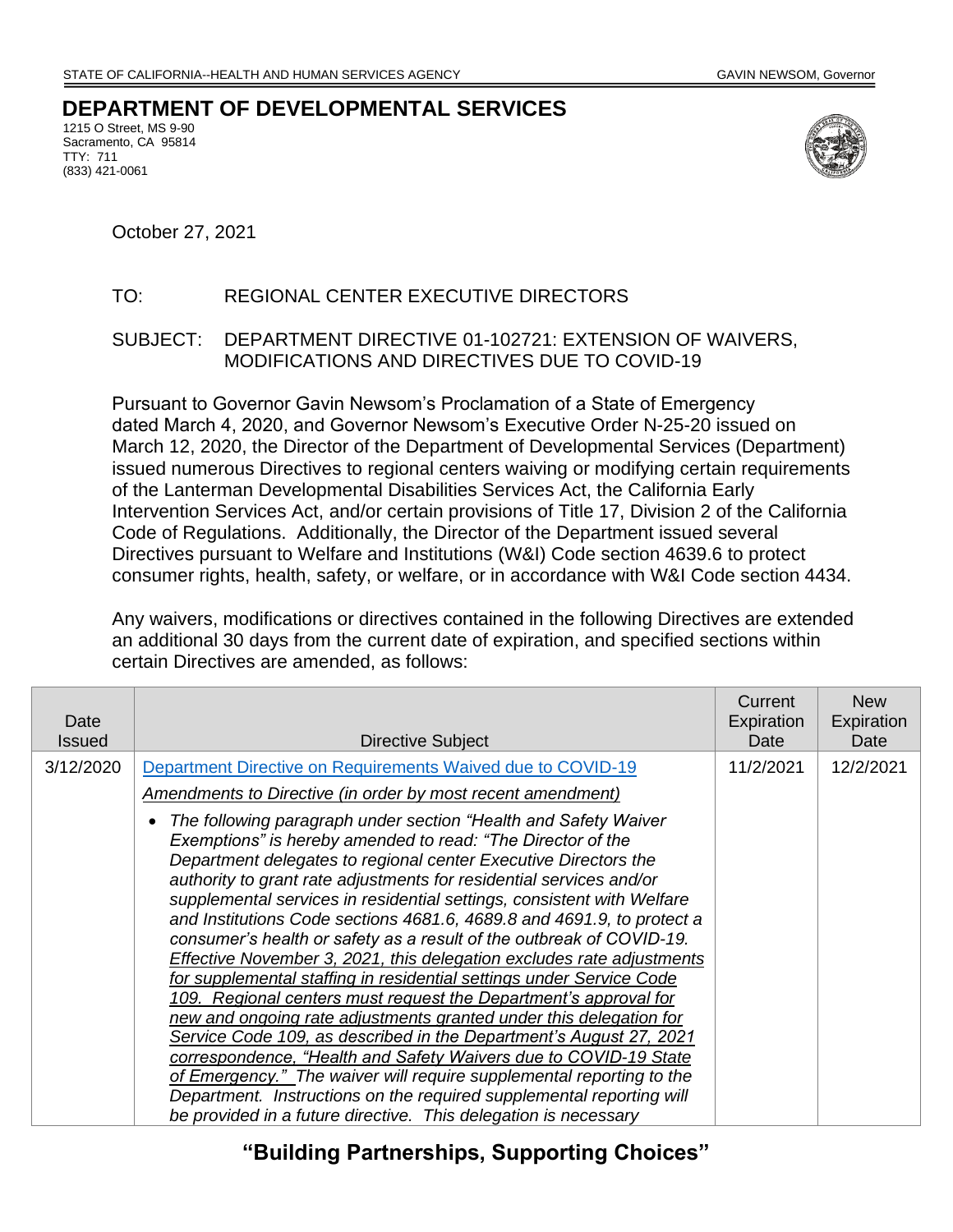| Date<br>Issued | <b>Directive Subject</b>                                                                                                                                                                                                                                                                                                                                                                                                                                                                                                                                                                                                 | Current<br>Expiration<br>Date | <b>New</b><br>Expiration<br>Date |
|----------------|--------------------------------------------------------------------------------------------------------------------------------------------------------------------------------------------------------------------------------------------------------------------------------------------------------------------------------------------------------------------------------------------------------------------------------------------------------------------------------------------------------------------------------------------------------------------------------------------------------------------------|-------------------------------|----------------------------------|
|                | because the Department finds that high risk health conditions and fear<br>of exposure to COVID-19 may cause consumers to forego activities<br>away from their home resulting in a need for additional residential<br>staffing or supplemental services. (Amendment effective 11/3/2021)                                                                                                                                                                                                                                                                                                                                  |                               |                                  |
|                | For section "Early Start In-Person Meetings", the waiver of in-person<br>service coordination meeting requirements is hereby rescinded.<br>Trailer Bill AB 136, effective July 16, 2021, amended Government<br>Code section 95020(c)(1), allowing, until June 30, 2022, individualized<br>family service plan meetings to be held by remote electronic<br>communications when requested by the parent or legal guardian.<br>The waiver of in-person eligibility determination meeting requirements,<br>as provided in this section is extended and remains effective until<br>rescinded. (Amendment effective 7/29/2021) |                               |                                  |
|                | Effective immediately, section "Early Start Remote Services" is hereby<br>deleted from this Directive. Trailer Bill AB 136 amended Government<br>Code section 95020(d)(5)(A), specifying that early intervention<br>services may be delivered by remote electronic communications.<br>(Amendment effective 7/29/2021)                                                                                                                                                                                                                                                                                                    |                               |                                  |
|                | Effective immediately, section "Lanterman Act In-Person Meetings" is<br>$\bullet$<br>hereby deleted from this Directive. Trailer Bill AB 136 amended<br>Welfare and Institutions Code section 4646(f), allowing, until June 30,<br>2022, services and supports meetings, including individual program<br>plan meetings, to be held by remote electronic communications when<br>requested by the consumer or, if appropriate, the consumer's parents,<br>legal guardian, conservator, or authorized representative. (Amendment<br>effective 7/29/2021)                                                                    |                               |                                  |
| 3/18/2020      | Department Directive on Requirements Waived due to COVID-19 and<br><b>Additional Guidance</b><br><b>Amendments to Directive (in order by most recent amendment)</b>                                                                                                                                                                                                                                                                                                                                                                                                                                                      | 11/8/2021                     | 12/8/2021                        |
|                | The following sentence under section "Day Program Services" is<br>hereby amended to read: "To protect public health and slow the rate of<br>transmission of COVID-19, services must be provided in alignment<br>with the guidance issued by CDPH on March 16, 2020. Day program<br>services must be provided in accordance with local county public<br>health orders and relevant guidelines issued by the California<br>Department of Social Services and/or California Department of Public<br>Health." (Amendment effective 5/5/2021)                                                                                 |                               |                                  |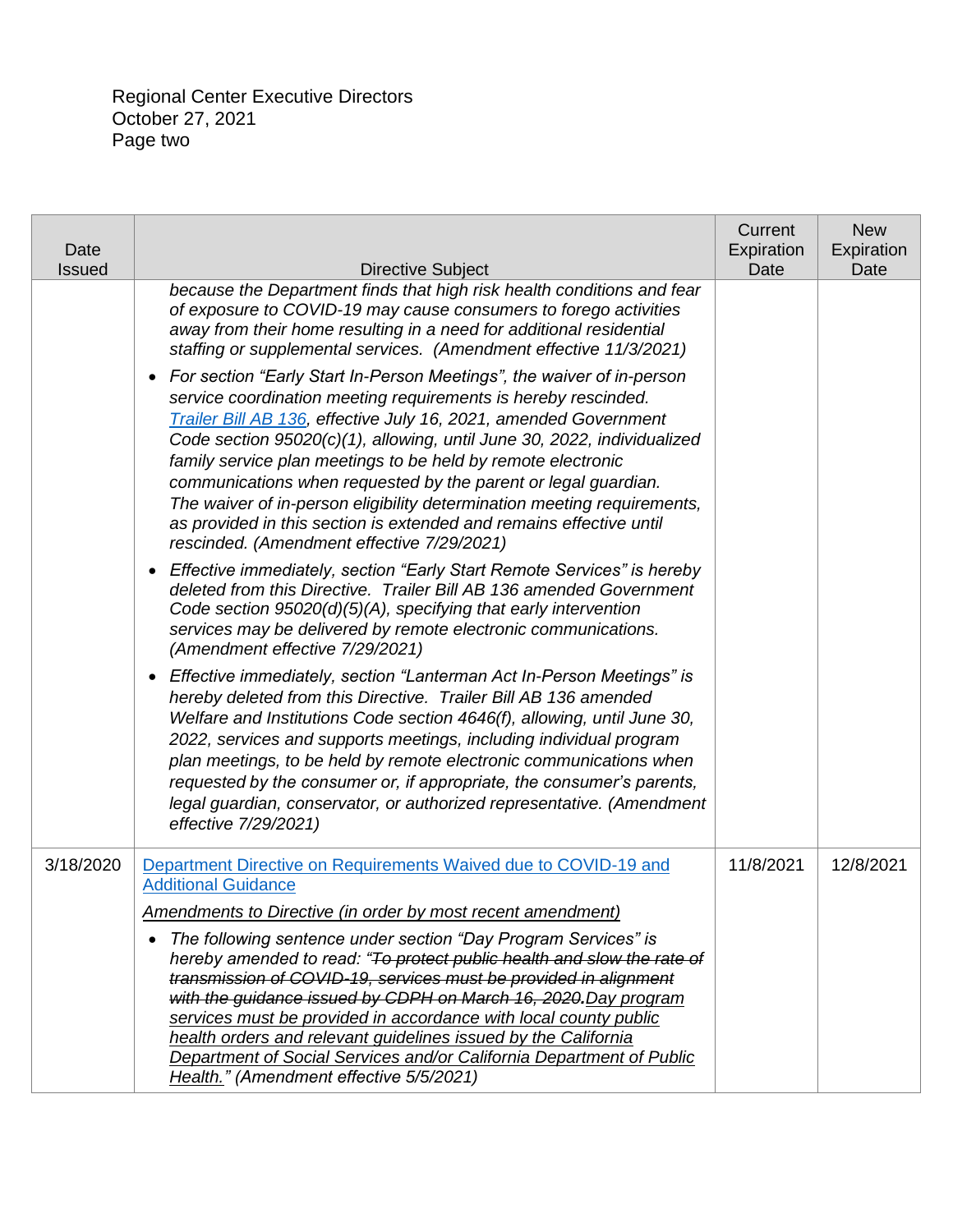Regional Center Executive Directors October 27, 2021 Page three

| Date<br><b>Issued</b> | <b>Directive Subject</b>                                                                                                                                                                                                                                                                                                                                                                                                                                                                                                                                                                                                                                                                                                                                                                                                                                                                                                                                                                                                                                                                                                                                                                                                                                                                                                                                                                                                                                                                    | Current<br>Expiration<br>Date | <b>New</b><br>Expiration<br>Date |
|-----------------------|---------------------------------------------------------------------------------------------------------------------------------------------------------------------------------------------------------------------------------------------------------------------------------------------------------------------------------------------------------------------------------------------------------------------------------------------------------------------------------------------------------------------------------------------------------------------------------------------------------------------------------------------------------------------------------------------------------------------------------------------------------------------------------------------------------------------------------------------------------------------------------------------------------------------------------------------------------------------------------------------------------------------------------------------------------------------------------------------------------------------------------------------------------------------------------------------------------------------------------------------------------------------------------------------------------------------------------------------------------------------------------------------------------------------------------------------------------------------------------------------|-------------------------------|----------------------------------|
|                       | The following paragraph under section "Day Program Services" is<br>$\bullet$<br>hereby amended to read: "The Department reiterates the March 12,<br>2020, directive to regional centers, "State of Emergency Statewide,"<br>authorizing regional centers to pay vendors for absences that are a<br>direct result of the COVID-19 outbreak, pursuant to Title 17 section<br>54326(a)(11). As indicated in the Department's July 17, 2020,<br>directive, "Providing and Claiming for Nonresidential Services During<br>the State of Emergency," retention payments to nonresidential<br>providers for consumer absences are authorized through August 31,<br>2020. The Department will issue a directive outlining the structure for<br>subsequent reimbursement of claims for providing nonresidential<br>services using alternative service delivery approaches during the State<br>of Emergency." (Amendment effective 8/10/2020)<br>• Effective immediately, section "WIC §4731 Consumers' Rights<br>Complaints" is hereby deleted from this Directive. The 20-working day<br>requirement for investigating and providing a written proposed<br>resolution to a complainant pursuant to W&I Code section 4731(b) is<br>reinstated. (Amendment effective 7/15/2020)<br>The following sentence under section "Home and Community-Based<br>$\bullet$<br>Services (HCBS) Self Assessments" is hereby amended to read: "The<br>requested completion date for provider HCBS self-assessment has |                               |                                  |
|                       | been extended to June 30, 2020 August 31, 2020." (Amendment<br>effective 6/8/2020)                                                                                                                                                                                                                                                                                                                                                                                                                                                                                                                                                                                                                                                                                                                                                                                                                                                                                                                                                                                                                                                                                                                                                                                                                                                                                                                                                                                                          |                               |                                  |
| 3/25/2020             | Department Directive 02-032520: Requirements Waived due to COVID-19<br>Amendments to Directive (in order by most recent amendment)                                                                                                                                                                                                                                                                                                                                                                                                                                                                                                                                                                                                                                                                                                                                                                                                                                                                                                                                                                                                                                                                                                                                                                                                                                                                                                                                                          | 11/15/2021                    | 12/15/2021                       |
|                       | • Section "In-Home Respite Workers" will be deleted from this Directive,<br>effective May 31, 2021. (Amendment effective 5/31/2021)                                                                                                                                                                                                                                                                                                                                                                                                                                                                                                                                                                                                                                                                                                                                                                                                                                                                                                                                                                                                                                                                                                                                                                                                                                                                                                                                                         |                               |                                  |
|                       | The following paragraph under section "In-Home Respite Workers" is<br>$\bullet$<br>hereby amended to read: "To increase available workforce and<br>support consumers and families at home, the Department waives Title<br>17 section 56792(e)(3)(A) requirements for in-home respite workers to<br>possess first aid and cardiopulmonary resuscitation training prior to<br>employment when the consumer receiving services does not have<br>chronic or presenting health concerns. Training must be obtained<br>within 30 days of starting work." (Amendment effective 7/15/2020)                                                                                                                                                                                                                                                                                                                                                                                                                                                                                                                                                                                                                                                                                                                                                                                                                                                                                                          |                               |                                  |
| 3/30/2020             | Department Directive 01-033020: Additional Participant-Directed Services                                                                                                                                                                                                                                                                                                                                                                                                                                                                                                                                                                                                                                                                                                                                                                                                                                                                                                                                                                                                                                                                                                                                                                                                                                                                                                                                                                                                                    | 11/20/2021                    | 12/20/2021                       |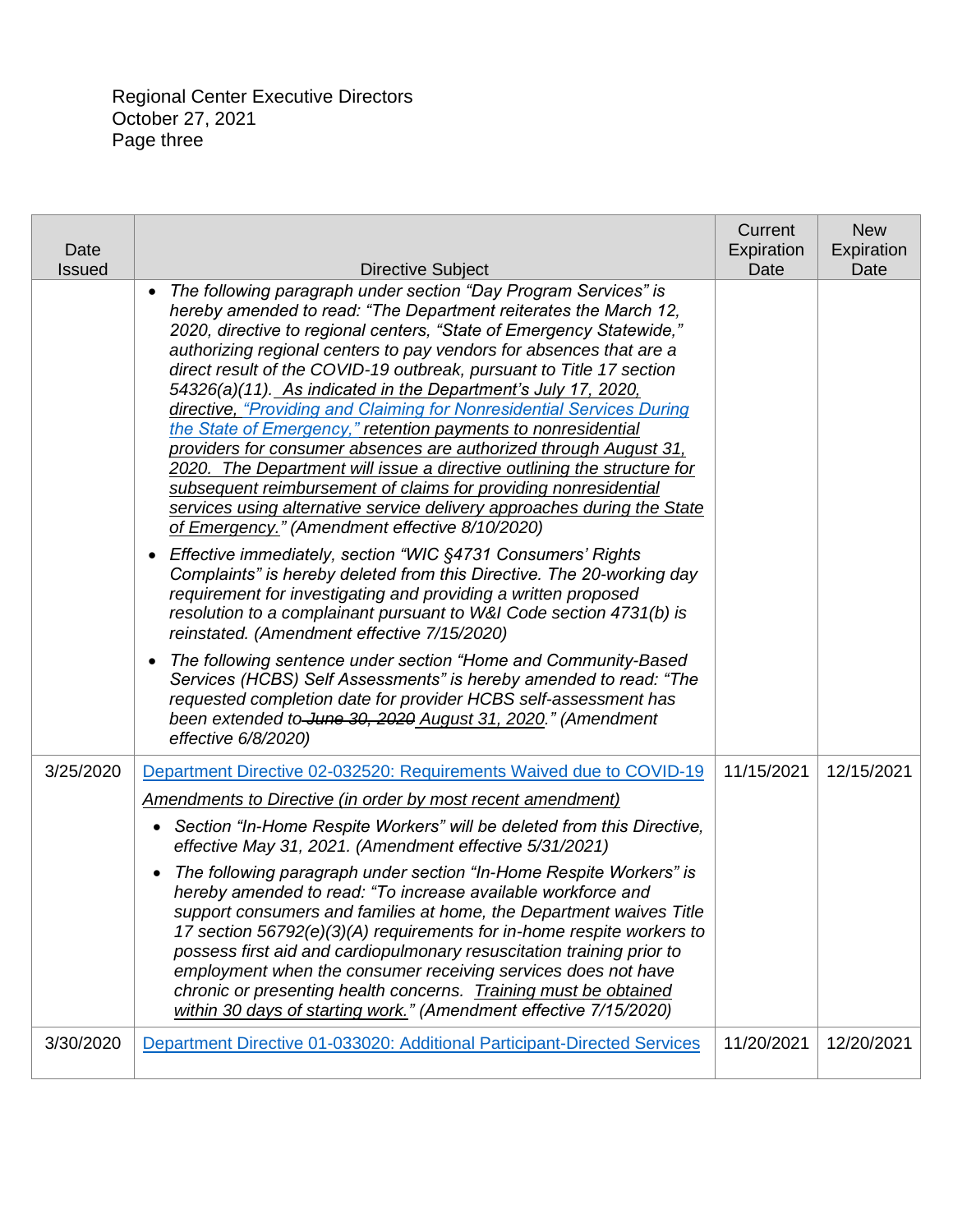| Date<br><b>Issued</b> | <b>Directive Subject</b>                                                                                                                                                                                                                                                                                                                                                                                                                                                                                                                                                                                                                                                                                                                                                                                                                                                                                                                                                                                                                                                                                                                                                                | Current<br>Expiration<br>Date | <b>New</b><br>Expiration<br>Date |
|-----------------------|-----------------------------------------------------------------------------------------------------------------------------------------------------------------------------------------------------------------------------------------------------------------------------------------------------------------------------------------------------------------------------------------------------------------------------------------------------------------------------------------------------------------------------------------------------------------------------------------------------------------------------------------------------------------------------------------------------------------------------------------------------------------------------------------------------------------------------------------------------------------------------------------------------------------------------------------------------------------------------------------------------------------------------------------------------------------------------------------------------------------------------------------------------------------------------------------|-------------------------------|----------------------------------|
| 4/15/2020             | Department Directive 01-041520: Requirements Waived due to COVID-19                                                                                                                                                                                                                                                                                                                                                                                                                                                                                                                                                                                                                                                                                                                                                                                                                                                                                                                                                                                                                                                                                                                     | 11/6/2021                     | 12/6/2021                        |
|                       | Amendments to Directive (in order by most recent amendment)                                                                                                                                                                                                                                                                                                                                                                                                                                                                                                                                                                                                                                                                                                                                                                                                                                                                                                                                                                                                                                                                                                                             |                               |                                  |
|                       | Section "Residential Facility Payments" will be deleted from this<br>$\bullet$<br>Directive, effective May 1, 2021. (Amendment effective 5/1/2021)                                                                                                                                                                                                                                                                                                                                                                                                                                                                                                                                                                                                                                                                                                                                                                                                                                                                                                                                                                                                                                      |                               |                                  |
|                       | Section "EBSH/CCH Registered Behavior Technician Certification"<br>$\bullet$<br>will be deleted from this Directive, effective January 10, 2021.<br>(Amendment effective 1/10/2021)                                                                                                                                                                                                                                                                                                                                                                                                                                                                                                                                                                                                                                                                                                                                                                                                                                                                                                                                                                                                     |                               |                                  |
|                       | The following paragraph under section "Residential Facility<br>$\bullet$<br>Payments" is hereby amended to read: "The Department hereby<br>modifies any requirements of the Lanterman Act or Title 17 regarding<br>payments to a residential facility when a consumer is temporarily<br>absent. If the temporary absence from the facility is for the purpose<br>of preventing or minimizing the risk of exposure to COVID-19 and the<br>regional center is in agreement that the absence is related to this<br>purpose, the regional center shall continue to pay the established rate<br>as long as no other consumer occupies the vacancy or until it is<br>determined the consumer will not return to the facility and the facility<br>retains and continues to pay staff during this time. Any claims made<br>for these absences are subject to audit and review. Regional centers<br>shall report to the Department by December 15, 2020, all current<br>approved payments for temporary absences in accordance with this<br>section. The Department will issue a subsequent communication<br>regarding the process and format for reporting." (Amendment<br>effective 12/1/2020) |                               |                                  |
|                       | The following paragraph under section "Vendor Fiscal Audits" is<br>$\bullet$<br>hereby amended to read: "The requirements of Article III, Section 9,<br>paragraph (c) of the Department's regional center contract are waived<br>for Fiscal Year 2019-20. To the extent feasible, regional centers shall<br>continue to conduct fiscal audits in accordance with this paragraph."<br>(Amendment effective 7/15/2020)                                                                                                                                                                                                                                                                                                                                                                                                                                                                                                                                                                                                                                                                                                                                                                    |                               |                                  |
|                       | The following sentence under section "Home and Community-Based<br>Services (HCBS) Final Rule Compliance Information" is hereby<br>amended to read: "Regional centers shall post this information on<br>their websites by July 1, 2020 August 31, 2020." (Amendment<br>effective 6/8/2020)                                                                                                                                                                                                                                                                                                                                                                                                                                                                                                                                                                                                                                                                                                                                                                                                                                                                                               |                               |                                  |
| 6/15/2020             | Department Directive 01-061520: Extension of Early Start Services                                                                                                                                                                                                                                                                                                                                                                                                                                                                                                                                                                                                                                                                                                                                                                                                                                                                                                                                                                                                                                                                                                                       | 11/7/2021                     | 12/7/2021                        |